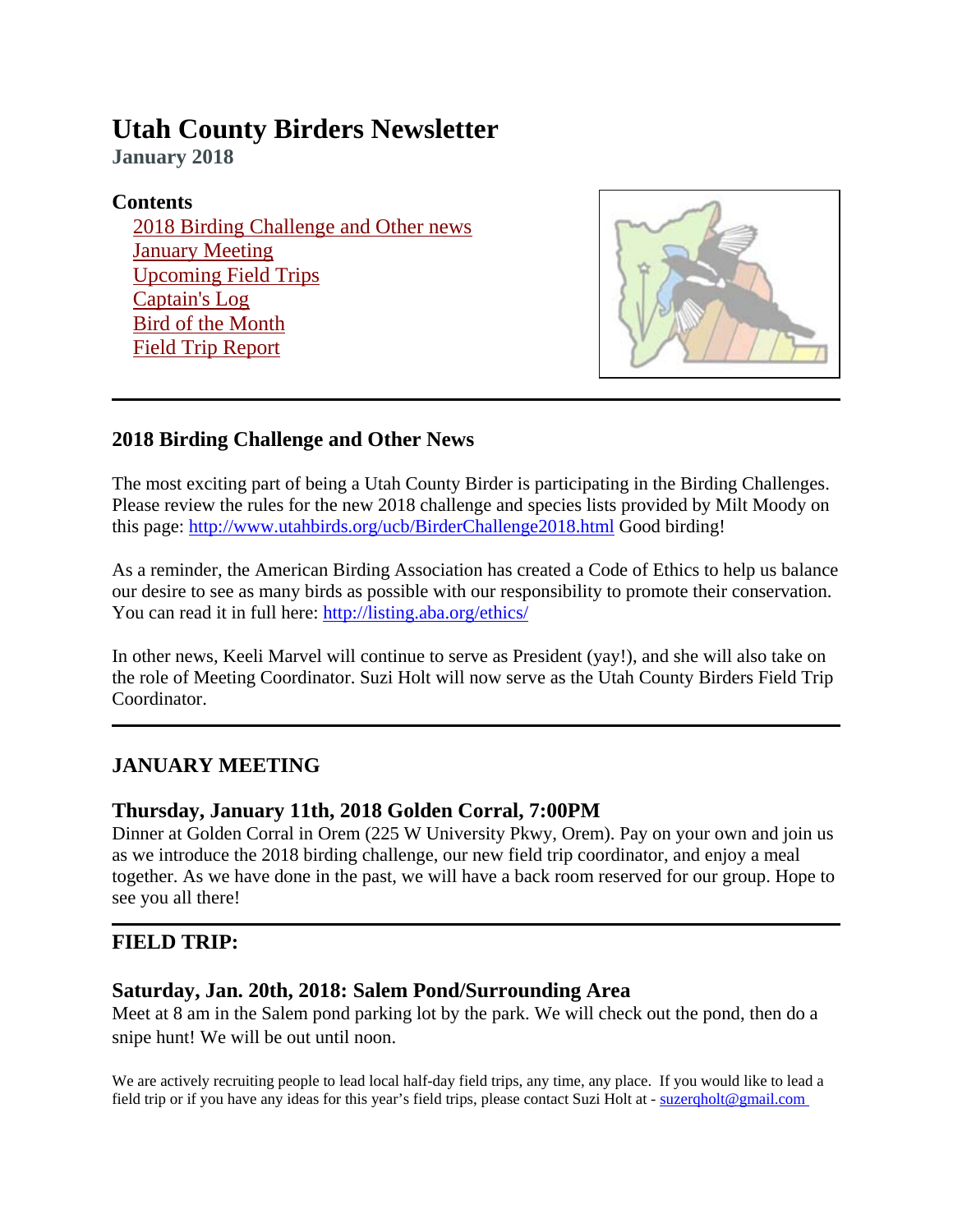#### **Utah County Birders Captain's Log**: **January 2018** by Keeli Marvel

Hope you guys aren't tired of me yet, because I'm sticking around for another year! Hope everyone had a lovely Christmas and a Happy New Years! We're bringing the challenge back this year, so Jan 1 it'll be time to get back out there and start seeing birds! To get you in the mood, I bring you part 2 of my South Texas birding trip:

After a fruitful Big Day birding all over South TX Sam and I had planned a much more laid back Pontoon boat trip along the Rio Grande River. Unfortunately a fog bank had crept in overnight, so the first half of the trip was socked in. Despite the fog, and eventually, after it lifted enough we were able to get a couple more lifers. As we slowly motored down the Rio Grande we saw Altamira Orioles (which were so bright they stood out, despite the fog), a Gray Hawk, Green, Ringed, and Belted Kingfishers (all three possible in this area), and trees FULL of Black Vultures. At one point a pair of Border Patrol boats cruised past us in the fog. On our return trip to the dock we got a surprising look at a Pyrrhuloxia, an uncommon, but not totally unusual species in the area.

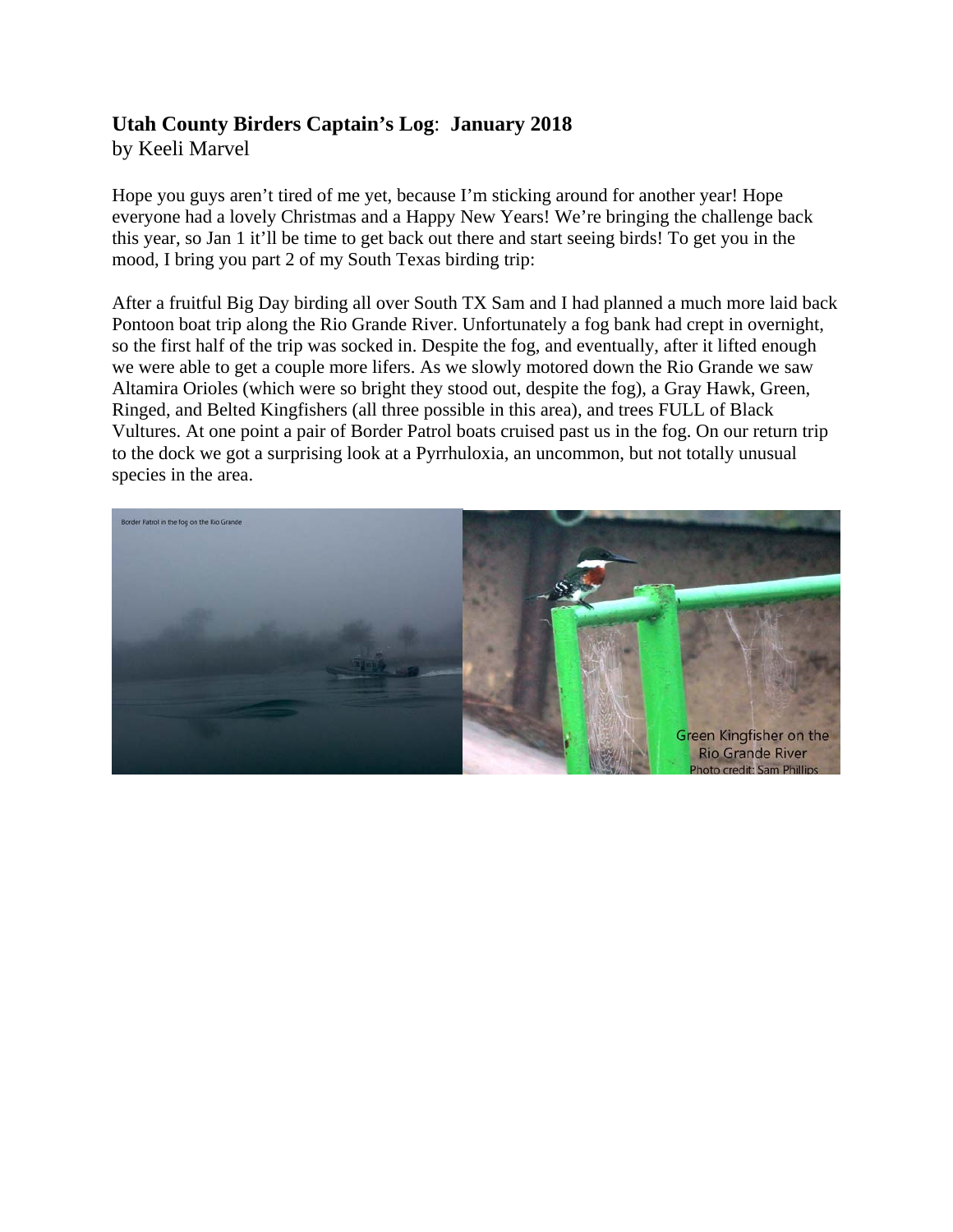

Following our foggy boat ride the tour bus navigated its way around some very tight turns to take us to Anzalduas Park, a few miles down the river. There we got great looks at another Northern Beardless-Tyrannulet (which, if you'll remember from my last article, is the smallest flycatcher in North America). We got to watch Green Jays hard at work stashing acorns much like Acorn Woodpeckers. We also saw several Great Kiskadees, a stunning male Vermillion Flycatcher, and a couple of different species of Thrashers. We tried for a Sprague's Pipit, as the grassy fields along the dikes are often a good place to find them. Unfortunately, we struck out on those. Following our visit to Anzalduas Park, our guide had promised us a surprise. Unfortunately, the surprise was a Burrowing Owl which was a no show. We also got asked politely to leave the area where we stopped to look for the owl by Border Patrol as they said the stretch of land along the border there was a dangerous no-man's land where drug cartels tried to operate and violence had occasionally erupted when cartel members would sometimes take shots at anyone wandering around suspiciously on the US side of the border. So that was exciting- a little touch of danger in our otherwise benign birding trip. I would say that the majority of places we visited were perfectly safe, especially if you stayed within park boundaries and birded with a partner or a group.

Following our return to Harlingen, we spent the afternoon at Hugh Ramsey Park picking up a few more birds that we had missed up to that point. They had several blinds and feeding stations set up and we got great looks at White-tipped Doves, which came in to feed at a feeding blind with Green Jays, Plain Chachalacas, and a cute little Javelina. We also got our lifer Couch's Kingbird which can only be distinguished from Tropical Kingbirds by their call. We'd managed to miss all of them up to that point.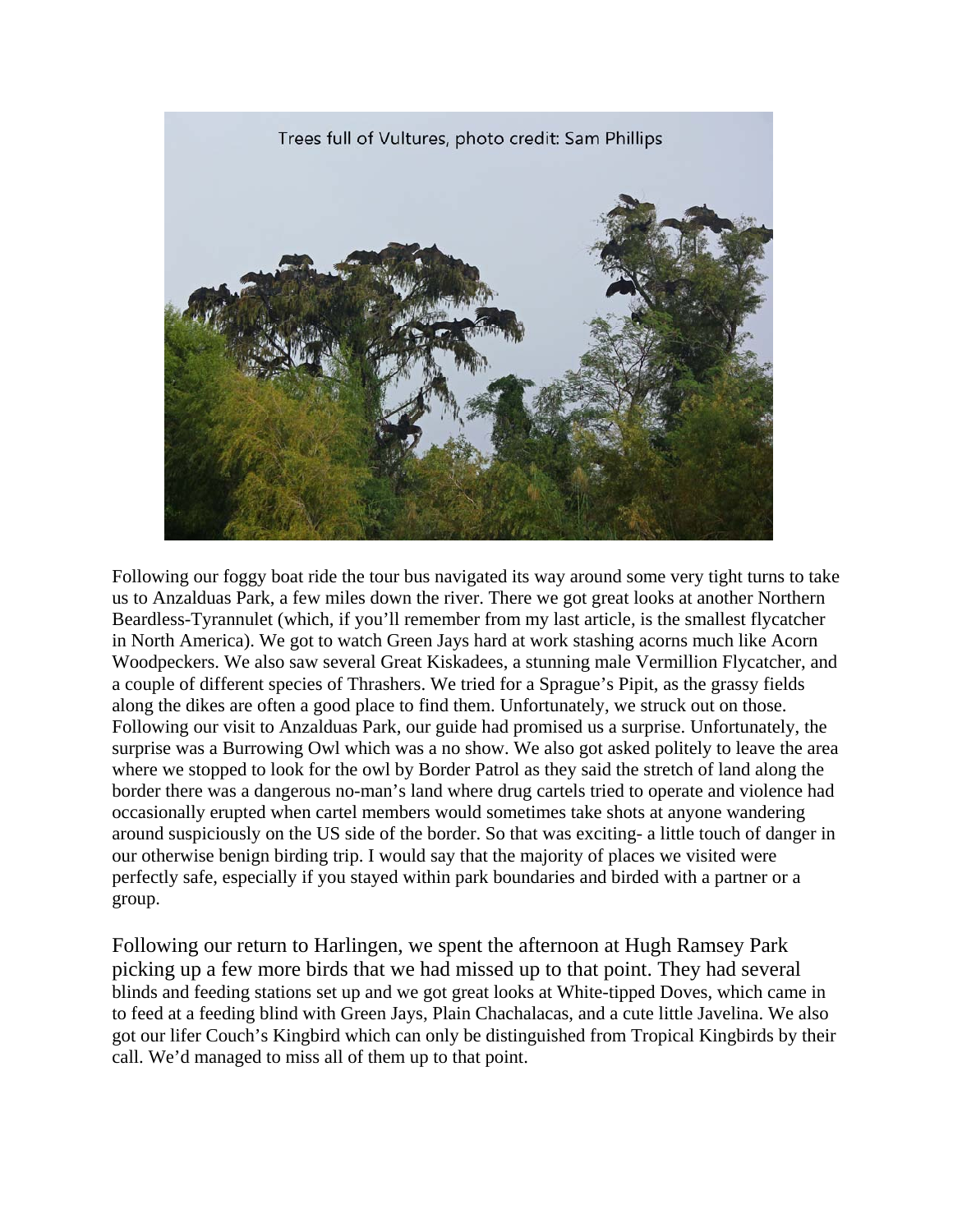We finished off that day with a trip back to Brownsville, not to the dump, but to Oliveira Park at sunset to watch the parrots come in. They were hard to miss, a flock of noisy parrots that flew in right about sunset and perched on the trees and powerlines at one end of the park. There were a few birders gathered there to witness the spectacle, and with group effort, we managed to pick out the five possible species – Red-crowned, Yellow-headed, Lilac-crowned, Red-lored, and White fronted Parrots. It was fun to watch their antics as they seemed quite playful and would pester each other and goof around, sometimes ending up hanging upside-down on the powerlines. That ended our second day of birding in South Texas.

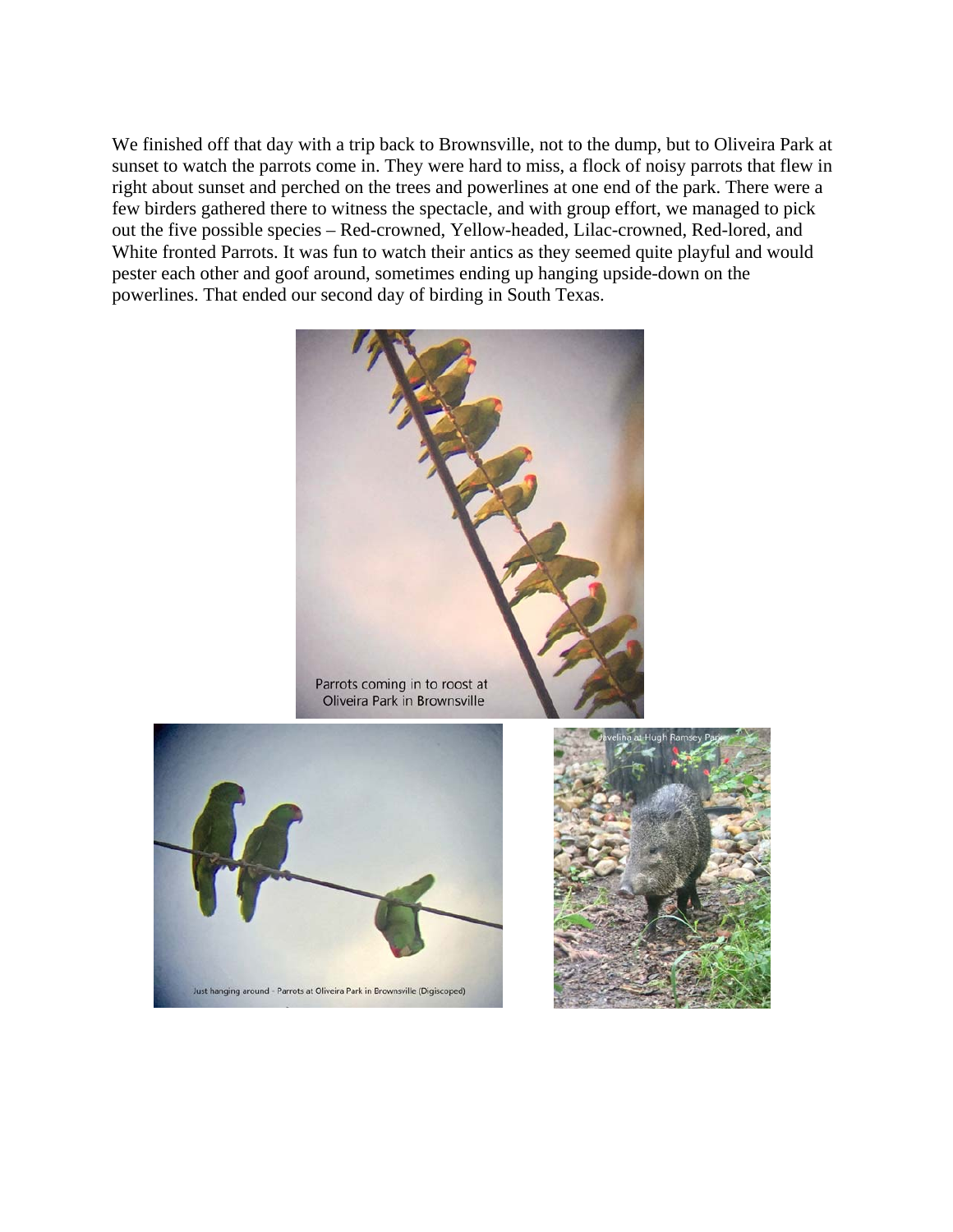For a report of our third and final birding day in South Texas, tune in next month. And, as always,

Happy Birding!

## **Bird of the Month**

Yellow-bellied Sapsucker *Sphyrapicus varius* By Machelle Johnson

It's probably best not to lead off a sentence to a non-birder saying, "I saw a Yellowbellied Sapsucker today!" If your friend is like my husband then you will get a full 5 minutes of mocking such as "Really, did you also see a Dimple-cheeked Fuzzy Tail? How about a Lizardeyed Flat Head? A Barrelchested Big Nose?" Etc., etc. He thinks he's so funny…But really, Yellow-bellied



Photo by Suzi Holt

Sapsucker? Well, yes. That describes this bird exactly. They are fairly small woodpeckers with stout, straight bills. Mostly black and white with boldly patterned faces. Both sexes have red foreheads, and males also have red throats. Look for a long white stripe along the folded wing, although it is not always conspicuous. Learn not to depend upon it. Bold black-and-white stripes curve from the face toward a black chest shield and white or yellowish underparts. As for the sapsucker description, they feed at sapwells—neat rows of shallow holes they drill in tree bark. They lap up the sugary sap along with any insects that may get caught there.

Typically found in the east, it is very rare to see one in the west. For the past week there has been one hanging around in the Springville Evergreen Cemetery. I saw one a few years ago at Lytle Ranch in Washington County. I was a bit surprised at the overall mottled, dingy look of the bird, I was expecting crisper definitions per my field guide but later I read Pete Dunne's description: "Yellow-bellied Sapsucker's upperparts are less contrasting than pure black and white. The pattern replicates the 3-D dappling of sunlight on branches. Note: Most field guides show the birds with more contrast and crisper definition than is evident in the field. Shabbily patterned underparts are tarnished yellow with shadowy barring. All in all, and unlike most woodpeckers, the basic plumage of adults is muted – a backdrop that makes the distinctive red-black-and-white pattern of the face and the very white racing stripe defining the edge of the folded wing stand out."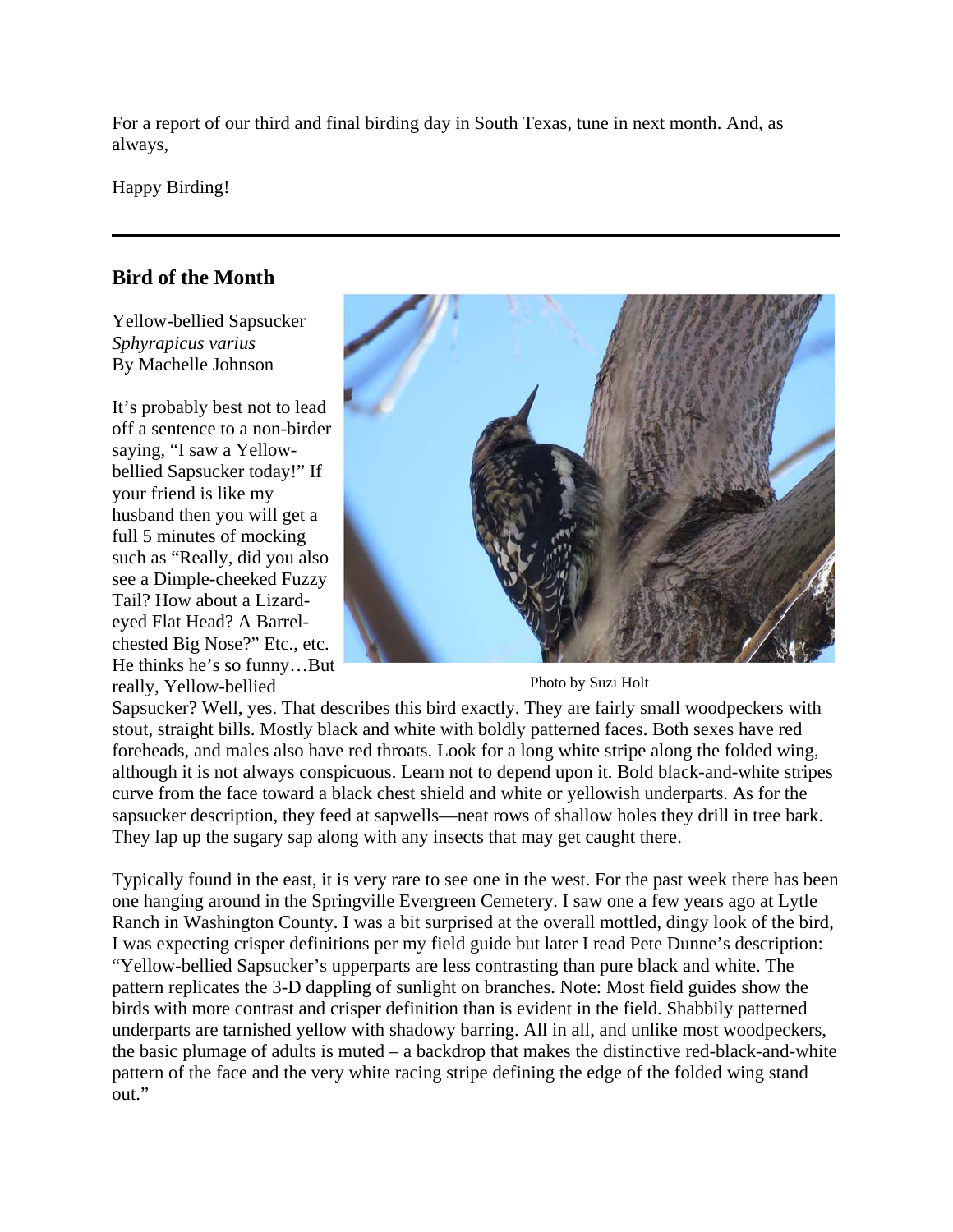References: Pete Dunne's Essential Field Guide Companion, www.allaboutbirds.com

If you would like to write an article for the Bird of the Month, please contact Machelle - machelle13johnson@yahoo.com

### **Field Trip Reports**

#### **Provo Christmas Bird Count Report, Dec. 16, 2017, by Bryan Shirley**

Every year the Audubon Christmas Bird Count is a lot of fun and this year was no different. The count in Provo was held on Dec 16, 2017. This was the 118th year of the count total and the 46th year in Provo. We had 37 participants covering our count circle. Going into the count day the weather predictions were not great, but the weather held and although it was a bit cold there was no storm and it could have been a lot worse. Overall most of us felt like the birding was slow and numbers felt low - especially for passerines. We ended up with a better than average species count though and totaled 97 species. We added 2 new species that we have never recorded before - Blue Jay and White-winged Dove. Other highlights included Tundra Swan, Eurasian Wigeon, Blue-Gray Gnatcatcher, Bewick's Wren, and Harris' Sparrow. There were a few notable misses, the biggest was Townsend's Solitaire. We have only missed it 2 other years.

Thanks to everybody that participated & thanks again to Milt for hosting the compilation and pot luck party!

#### **New Year's Day Birding, Jan. 1, 2018, by Suzi Holt**

We had 13 UCB show up for our New Year's kickoff field trip!!! We started at East Bay and struck out with the Eurasian Wigeon, but we did get a Cackling Goose and Black-crowned Night Heron! From there we checked out Flowserve ponds getting a Great Egret, and our resident American White Pelican at East Bay. Headed to Cliff's for the White-winged dove, strike 2. Then to KC Childs for his Juniper Titmouse...strike 3. We picked up Red-breasted nuthatch and Black-capped Chickadee there. At Clegg's pond we got a Wood Duck. Decided to try again at East Bay for the wigeon :-(. The field trip officially ended there but a few of us decided to try Salem for the Greater White-fronted Goose, that was a success! We ended at the Payson Cemetery with a Red-naped Sapsucker! A good day!

48 species

Greater White-fronted Goose Cackling Goose Canada Goose Wood Duck Northern Shoveler Gadwall American Wigeon